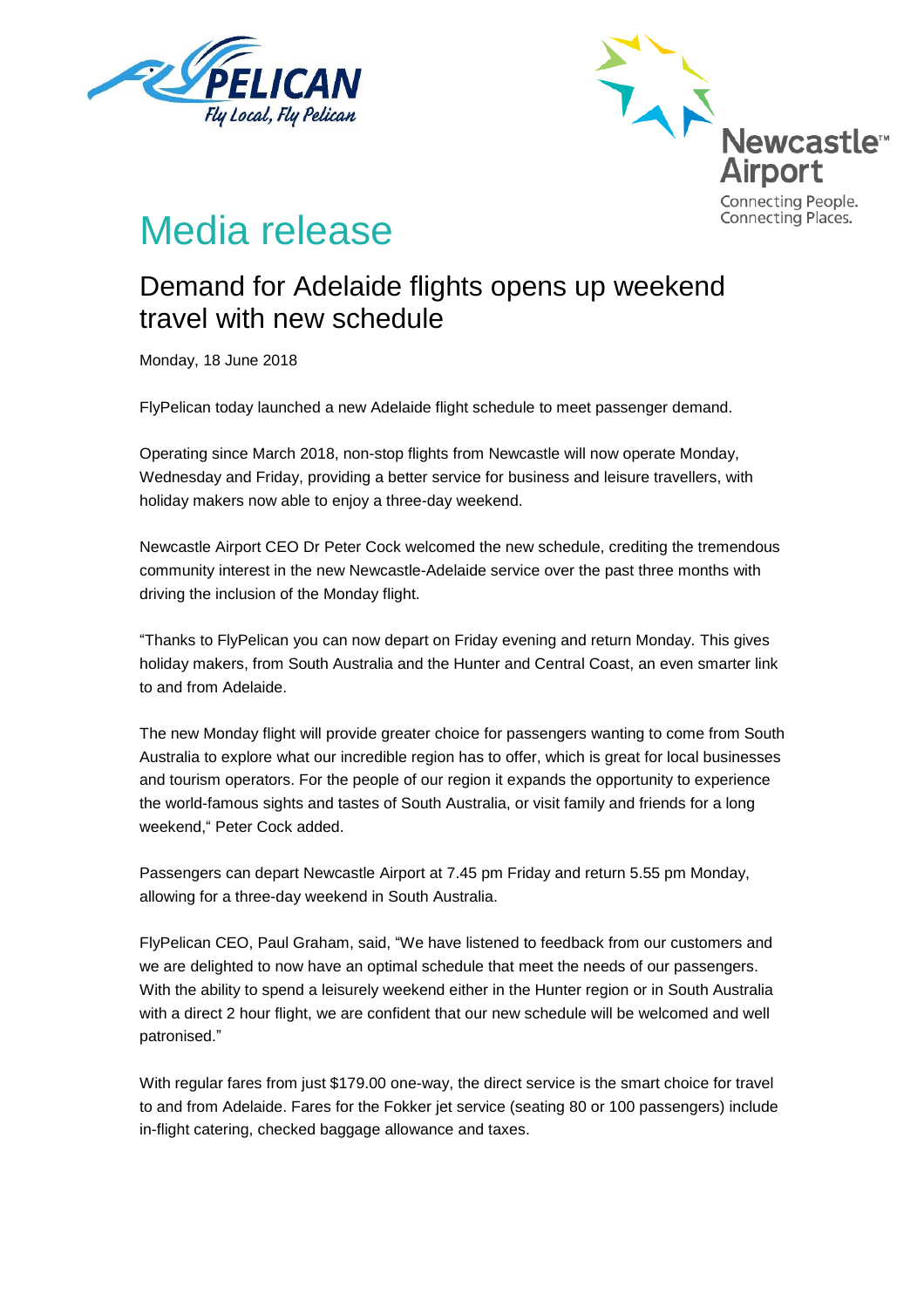



made at www.flypelican.com.au:

| Newcastle to Adelaide |         |           |     |     |     |      |     |     |     |  |
|-----------------------|---------|-----------|-----|-----|-----|------|-----|-----|-----|--|
| Departs               | Arrives | Duration  | Mon | Tue | Wed | Thur | Fri | Sat | Sun |  |
| 18:35                 | 20:15   | 2hr 10min |     |     |     |      |     |     |     |  |
| 19:45                 | 21:30   | 2hr 10min |     |     |     |      |     |     |     |  |

| <b>Adelaide to Newcastle</b> |         |           |     |     |     |      |     |     |     |  |
|------------------------------|---------|-----------|-----|-----|-----|------|-----|-----|-----|--|
| Departs                      | Arrives | Duration  | Mon | Tue | Wed | Thur | Fri | Sat | Sun |  |
| 15:15                        | 17:55   | 2hr 10min |     |     |     |      |     |     |     |  |
| 16:40                        | 19:15   | 2hr 10min |     |     |     |      |     |     |     |  |

*\*FlyPelican partners with Alliance Airlines who operate the flights.*

### **Ends.**

### Media contacts

Crystal Bergemann, Newcastle Airport, Marketing and Communication Manager 02 4928 9811 or 0417 333 021 [www.newcastleairport.com.au](http://www.newcastleairport.com.au/)

Paul Graham, FlyPelican, Chief Executive Officer/Director 0413 346 929 [www.flypelican.com.au](http://www.flypelican.com.au/)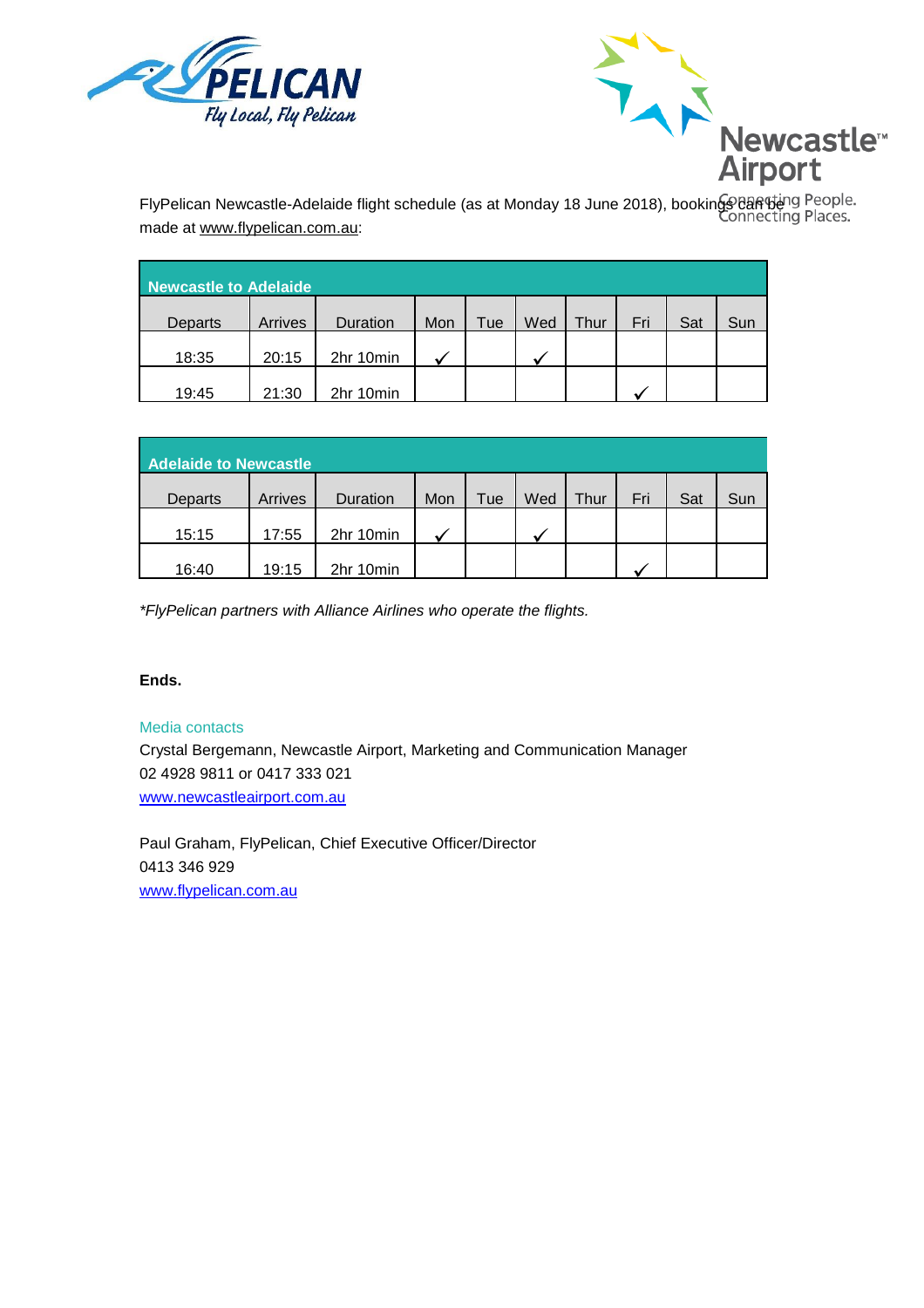

Notes for the Editor:

Newcastle Airport<https://www.newcastleairport.com.au/>

Newcastle Airport Facebook Page: <https://www.facebook.com/ntlairport/>

Newcastle Airport Twitter Feed:<https://twitter.com/NTLairport>

#### About Newcastle Airport

- Newcastle Airport is New South Wales' second busiest airport.
- Serviced by Jetstar, Virgin Australia, QantasLink, Regional Express, and FlyPelican to eight direct destinations and onward to more than 65 world-wide destinations with just one stop.
- > In 2017, Newcastle Airport had a record number of passengers pass through the terminal - 1,276,463 passengers.
- The record throughput is a result of 25-month consecutive year-on-year monthly passenger growth recorded up until December 2017.
- A record-breaking 4,823 passengers travelled through Newcastle Airport on Thursday 24 November (the day before Newcastle Supercars). The same weekend (Thurs-Mon), saw more than 21,000 through the Airport.
- $>$  In February 2018, Newcastle Airport welcomed its 17 millionth passenger through the terminal since 1995. 2018 will see the 18 millionth passenger.
- Newcastle Airport is the gateway to Australia's largest regional economy, with more than \$43 billion annual output and 48,500 businesses.
- A significant economic driver, Newcastle Airport contributes more than \$1.1 billion to the state's economy each year. Of this, \$300 million is direct to the visitor economy, supporting 3,300 jobs.
- Newcastle Airport is internationally ready, the international arrivals and departures fit-out was completed in August 2017.
- $>$  In its 70<sup>th</sup> anniversary year, Newcastle Airport continues to work with its airline partners to increase the number of flights to our current destinations, to add direct flights to even more destinations, and to work tirelessly to secure an international destination.
- $>$  The more people that choose to fly from Newcastle Airport will provide evidence to the airlines that the demand truly exists and that our region deserves more.
- On 22 March 2018, Newcastle Airport released its 60-year Master Plan which includes a 20-year blueprint for growth, projections and business development of the Airport.
- On the same day, a new direct jet service commenced to Adelaide operated by FlyPelican. Adelaide represents the first new major city route since the introduction of Gold Coast in 2004.
- 30 minutes north of Newcastle, Newcastle Airport is located adjacent to RAAF Base Williamtown on land leased from Department of Defence.
- > Newcastle Airport Pty Ltd is jointly owned by Newcastle City Council and Port Stephens could and is governed by an independent, skills-based Board of Directors.



Connecting Places.